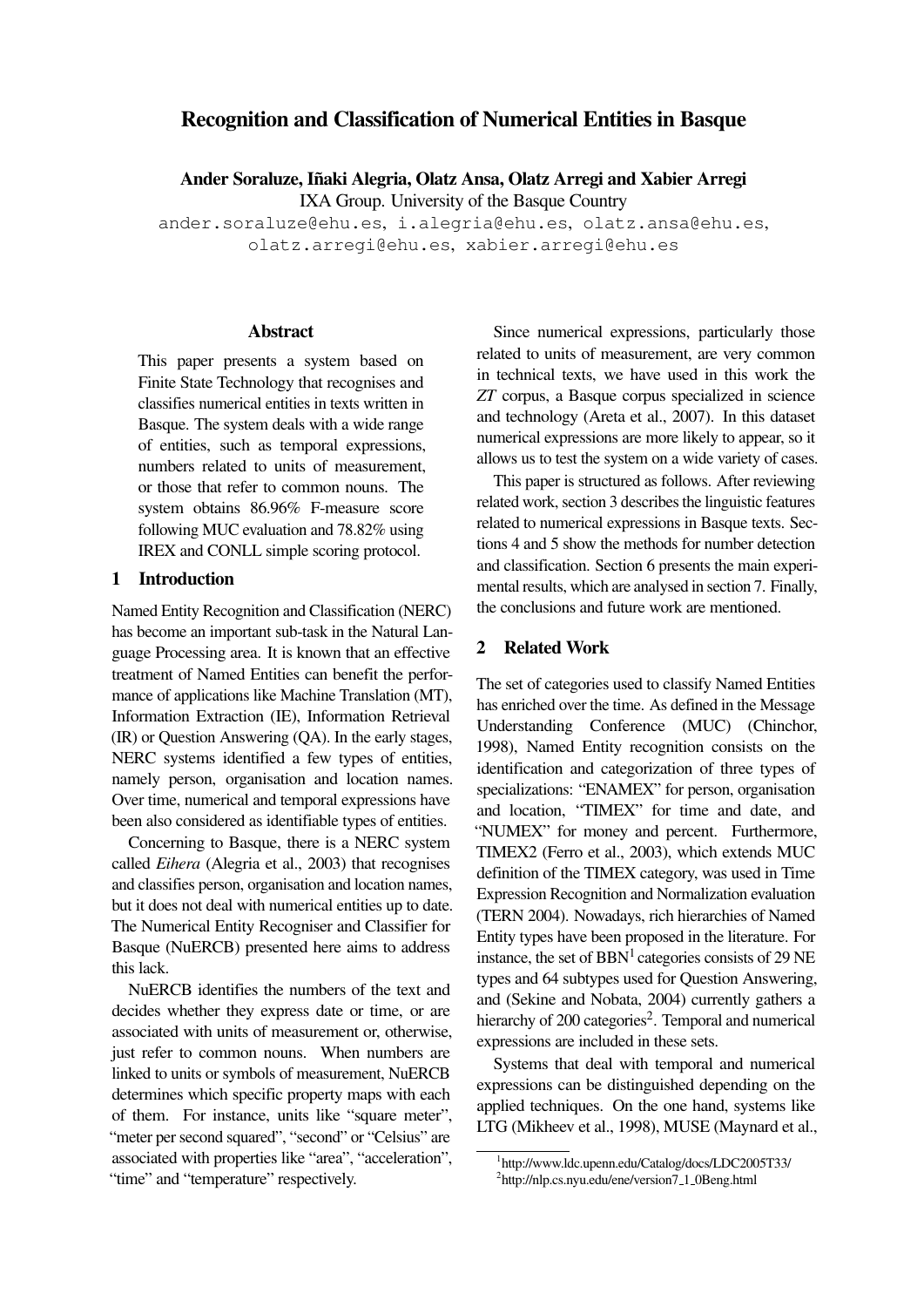2001), HNERC (Farmakiotou et al., 2002), OAK (Sekine and Nobata, 2004), (Magnini et al., 2002) and (Arora et al., 2009) use pattern-based rules. On the other hand, it is worth mentioning approaches based on Hidden Markov Model (HMM) like Nymble (Bikel et al., 1997) and (Zhou and Su, 2002). A comparison between them shows that hand-crafted rule-based systems normally obtain better precision than systems based on statistical models, but the recall is lower and they require much manual work. On the contrary, statistical NERC systems require a large amount of manually annotated training data. Therefore, factors like the specificity of the domain and the availability of big training data are determinant in order to decide which method to use.

It is remarkable that systems that work on lessresourced languages normally choose a rule-based approach, as (Arora et al., 2009) for Hindi or (Farmakiotou et al., 2002) for Greek.

## 3 Numbers in Basque

Numbers appear in many different ways in Basque written texts. Due to Basque is an agglutinative language, a given lemma makes different word forms and this occurs even with numbers. For example, the same number can appear in different ways such as *15, 15ek, 15engana* "15, the 15, to the 15", depending on the role that it plays in the sentence.

In order to determine the different types of numerical entities we analysed the *ZT* Corpus. This corpus is a tagged collection of specialised texts in Basque. It is composed of a 1.6 million-word part, whose annotation has been revised by hand, and another automatically tagged 6 million-word part.

Numerical entities can express a wide range of information such as percentages, magnitudes, dates, times, etc. Although most of the numbers follow a simple pattern (digit and unit of measurement or category) the difficulty lies in some compound structures such as percentages or pairs of numbers with a conjunction between them. In general the patterns where the categories and the numbers are far from each other are difficult to treat. Moreover, special attention must be paid to the order of the words in the phrase. Occasionally the number can appear after the category, like in *2 lagun, lagun 2* "2 friends".

## 4 Number Detection

The input of NuERCB is the result of the Basque shallow syntactic analyser (Aduriz and Díaz de Ilarraza, 2003) developed in  $IXA<sup>3</sup>$  group. The analyser identifies and tags numbers according to six predefined types:

**ZEN:** Non declined numbers written with digits; cardinals *22*, percentages *% 4,5*, times *23:30*, etc.

ZEN DEK: Declined numbers; cardinals *22k, 45i, 5ek*, percentages *% 45ean*, times *23:30etan* "at 23:30", etc.

HAUL ZNB: Multiword numbers; *98 milioi* "98 million".

HAUL DATA: Multiword date structure; *martxoaren 19an* "on March 19".

ERROM: Roman numerals; *VI*.

DET DZH: Numbers written in characters: *hamaika* "eleven".

We have evaluated the accuracy of the numbers detection carried out by the syntactic analyser, so that we can know the error rate in the input of NuERCB. We took 200 numbers randomly and we compared the analyser's tags with the actual ones. The obtained accuracy was 92,5%.

Observing the result, we concluded that the detection of numbers by the syntactic analyser was satisfactory as a starting point of our work. Nevertheless, some of the errors produced by the syntactic analyser have been handled by NuERCB to improve the overall performance.

## 5 Number Classification

In this section, we first introduce the kinds of categories used in NuERCB, and then describe the system itself.

#### 5.1 Numerical entities

The range of categories for numerical entities is wide. On the one hand, there are categories associated with specific properties such as area, density, length, temperature, time, etc. that are represented by units or symbols: metre (m), kilogram (kg), second (s), etc. We identified 41 different properties, 2006 units and 1986 symbols. These categories are denoted as closed. On the other hand, each common noun or concept can be considered as an open category.

In the case of the closed categories, our goal is to mark numerical entities along with the property they refer to and the unit or symbol which is used for it. For example, in the sentence *Hegazkinak 2000 km/h-ko abiaduran mugi daitezke* "The airplanes can fly at 2000 km/h", 2000 is labeled with a couple of

<sup>3</sup> http://ixa.si.ehu.es/Ixa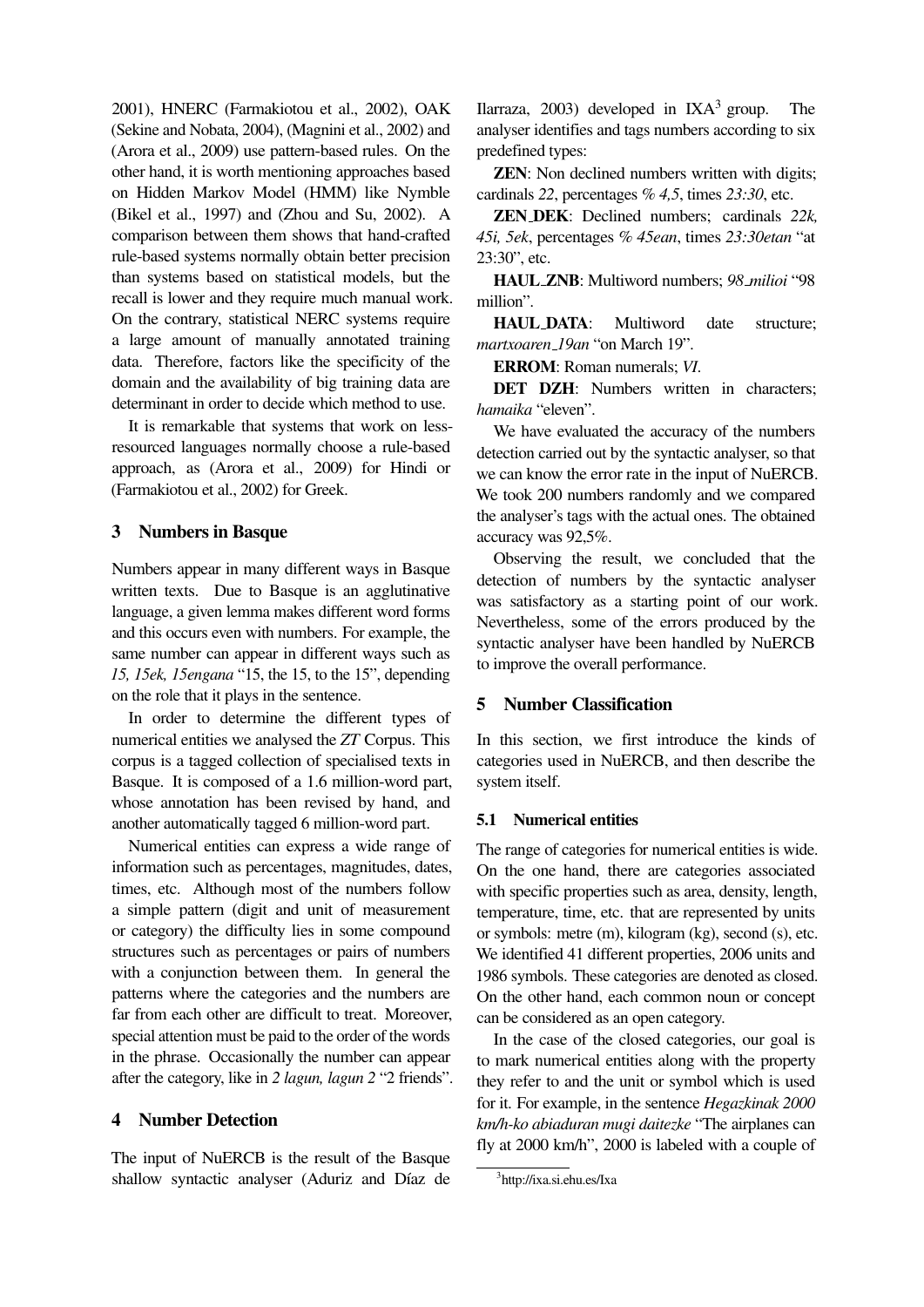tags: the symbol of measurement is "km/h" and the associated property is "speed".

In the case of the open categories, we distinguish between the percent expressions like *hazkundea % 10ekoa izan da* "the growth has been 10 %", and the simple numbers or amounts like *1250 biztanle* "1250 inhabitants". In these cases the system determines which common noun refers to the numerical entity: *% 10* is linked to *hazkundea* "the growth" and *1250* is linked to *biztanle* "inhabitants". It must be underlined that in general other systems do not classify these open categories, and in the case of percents they only tag the number followed by the percent symbol, but not the common noun that the number refers to.

#### 5.2 System overview

NuERCB is conceived to be used in diverse applications where the response time is a critical factor. Therefore, we need NuERCB to have a high processing speed using low memory capacity. So we have chosen the Finite State Technology to implement NuERCB because of its mathematical and computational simplicity and its high performance.

NuERCB compiles a set of hand-crafted rules which have been implemented in Finite State Transducers (FST). We defined 34 FSTs to classify closed categories and 2 more for open categories that correspond to common nouns. They were defined using Foma (Hulden, 2009), an open source platform for finite-state automata and transducers. In total, the FSTs set is composed by 2095 hand-crafted rules which are able to identify 41 properties, 2006 units and 1986 symbols.

The tagging process is divided into three main phases. Firstly, the properties associated with units or symbols and boundaries of the numerical entities are tagged. Afterwards, the units or symbols of the properties that have been detected in the previous step are marked. Also, ellipsis cases of units or symbols are detected. And finally, percents, some multiword and date structures and open categories are tagged.

The input of the system is a syntactically analysed text. The format of this analysed text has been adapted to be used for the FST set, and vice versa the tagged output of the FSTs is returned to its original format.

The architecture of the system is shown in Figure 1.

To illustrate the application of the method we focus on the following examples: *21 ordu 5 minutu eta 12 segundoko ...* "... of 21 hours 5 minutes and 12 seconds" and *azalera osoaren % 8,38* "the % 8.38 of the total area". The first one is a typical composed time



Figure 1: Architecture of NuERCB.

structure and it will be detected in the first phase (P1) and completed in the second one (P2). The second example shows a percent with a common noun category which will be detected in the third phase (P3).

- P1. In this phase only the property and boundaries of the first example are detected and marked: <*TIME*>*21 ordu 5 minutu eta 12 segundoko*<*/TIME*>. In Figure 2,  $R1<sup>4</sup>$  recognises the structure boundaries of the time property.
- P2. Here units and symbols associated with each number in the structure are detected and marked: <*TIME*><*HOUR*> *21* <*MINUTE*> *5 and* <*SECOND*> *12* <*/TIME*>. R2 defined in Figure 2 is able to tag the *second* unit based on the <*TIME*> and <*/TIME*> tags added by the previous rule (R1).
- P3. Finally, the numerical entity of the second example is detected and marked. R3 in Figure 3 detects that an adjective can appear between a common noun and a percent number. Firstly the rule adds CN (Common Noun) to the tag <*PERCENT-CN*> *%8,38*, then a postprocess is carried out in order to replace CN by the category that corresponds. The final result is <*PERCENT-AREA*> *%8,38*. As we can observe the percent number is tagged correctly with the correspondent category (*azalera* "area") instead of the adjective (*osoa* "total").

#### 6 Experimental Results

To evaluate the system we have taken 255 numerical entities and their context from the *ZT* Corpus.

The evaluation was carried out using two well known methods, the MUC evaluation system and the Exact-match evaluation which is used in IREX and CONLL.

<sup>4</sup> Syntax for regular expressions in Foma can be consulted in http://foma.sf.net/dokuwiki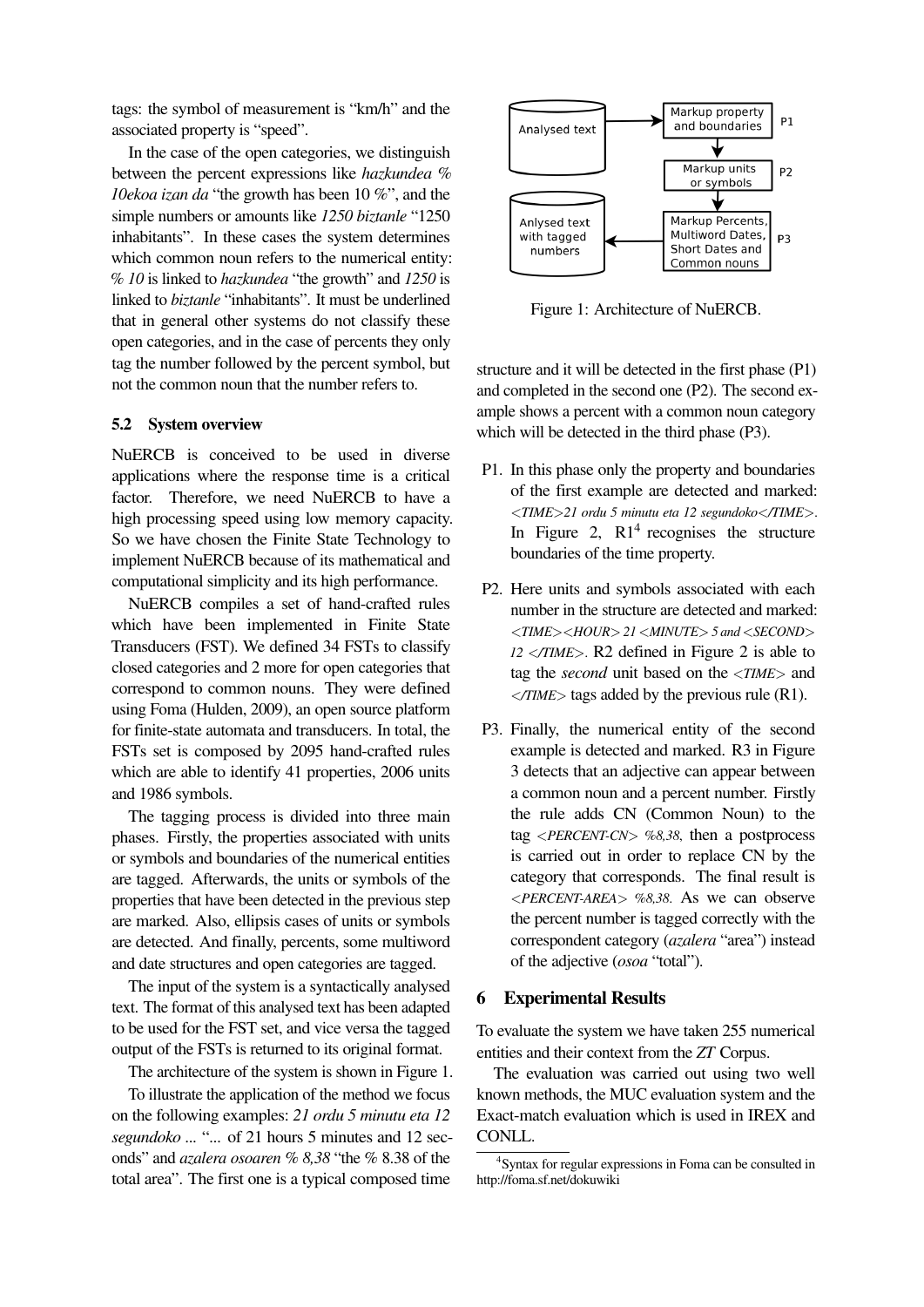```
define TimeStruct Number [ TimeUnit |TimeSymbol ];
define R1 TimeStruct ([(",") TimeStruct]* Conjunction TimeStruct)
                                                     @-> "<TIME>" ... "</TIME>";
define SecondPost [ SecondUnit | SecondSymbol];
define R2 Number @-> "<SECOND>" ... \|\cdot\|TIME>" ?* _ SecondPost ?* "</TIME>";
```
Figure 2: Simplified rules to recognise temporal structures.

define R3 Number @-> "<PERCENT CN>" ... "</PERCENT CN>" ||CommonNoun Adjective PercentSymbol ;

Figure 3: Simplified rule to recognise percent structures.

In MUC evaluations (Grishman and Sundheim, 1996) a system is scored in two axes: its ability to find the correct type (TYPE) of the entity and its ability to find the correct text (TEXT). A correct type is credited if the entity type is assigned correctly. A correct TEXT is credited if the boundaries of the entity are marked correctly. The TYPE and TEXT are credited independently, regardless if one of them is incorrect (Nadeau and Sekine, 2007).

We use a slightly changed version of MUC evaluation. Besides the TYPE and TEXT we include SUBTYPE, which is used in the closed categories. The SUBTYPE is credited when a unit or symbol that expresses a property is marked correctly. So when we detect a numerical entity associated with a property, TYPE is credited if the property is assigned correctly, SUBTYPE is credited if the unit or symbol is marked correctly and TEXT is credited if the boundaries of the numerical entity are identified properly.

For TYPE, SUBTYPE and TEXT three measures are kept: the number of correct answers (COR), the number of actual answers that the system guesses (ACT) and the number of possible entities in the answer (POS).

In MUC, precision is calculated as COR / ACT and the recall is COR / POS. The final score is the Micro-Averaged F-measure (MAF).

IREX and CONLL share a simple scoring protocol called "Exact-Match evaluation". Systems are evaluated based on the Micro-Averaged F-measure (MAF). The precision is the percentage of named entities found by the system that are correct and the recall is the percentage of named entities present in the dataset that are found by the system. A proposed named entity is correct only if it is an exact match of the corresponding entity in the text.

In Table 1 there is a comparison between both evaluation methods taking into account two outputs. In this example, *5 metro eta 50 zentimetro* "5 metres and 50 centimetres", the MUC evaluation for the first

|                    | 5 metres and                                         |            |             |
|--------------------|------------------------------------------------------|------------|-------------|
| Example            | 50 centimetres                                       |            |             |
| Correct            | < L > < M > 5                                        |            |             |
| tagging            | and $\langle$ CM $\rangle$ 50 $\langle$ /L $\rangle$ | <b>MUC</b> | Exact-match |
| System<br>output 1 | < L > < M > 5                                        | $COR = 4$  | $COR = 1$   |
|                    | and                                                  | $ACT = 4$  | $ACT = 1$   |
|                    | $<$ CM $> 50$ $<$ /L $>$                             | $POS = 4$  | $POS = 1$   |
| System<br>output 2 | < L > < M > 5 < L >                                  | $COR = 3$  | $COR = 0$   |
|                    | and                                                  | $ACT = 6$  | $ACT = 2$   |
|                    | $<$ L $>$ $<$ CM $>$ 50 $<$ /L $>$                   | $POS = 4$  | $POS = 1$   |

Table 1: Comparison of MUC and Exact-match evaluation methods.

output credits 4 points in COR and ACT: 1 point for identifying properly the structure boundaries, 1 for detecting correctly the property (*length*) and 2 more for tagging the unit of each number (*m* and *cm*). The second output is credited as follows: 3 points in COR (*length, m, cm*) and 6 points in ACT (2 boundaries, 2 times the length property and 1 point for each unit). However, Exact-Match evaluation only credits 1 point for identifying correctly all the features mentioned above in the first output.

The Precision, Recall and F-measure values obtained by NuERCB according to the two scoring protocols mentioned above are shown in Table 2. The first row shows scores for closed categories and the second one shows results for open categories. The last row summarizes the total values.

|               | MUC   |       | <b>CONLL-IREX</b> |       |
|---------------|-------|-------|-------------------|-------|
|               | P     | R     | ${\rm F}_1$       | $F_1$ |
| <b>CLOSED</b> | 89.59 | 86,95 | 88.25             | 83.70 |
| <b>OPEN</b>   | 86.29 | 83.59 | 84.92             | 73.33 |
| TOTAL         | 88.32 | 85.65 | 86.96             | 78.82 |

Table 2: NuERCB scores for closed and open categories.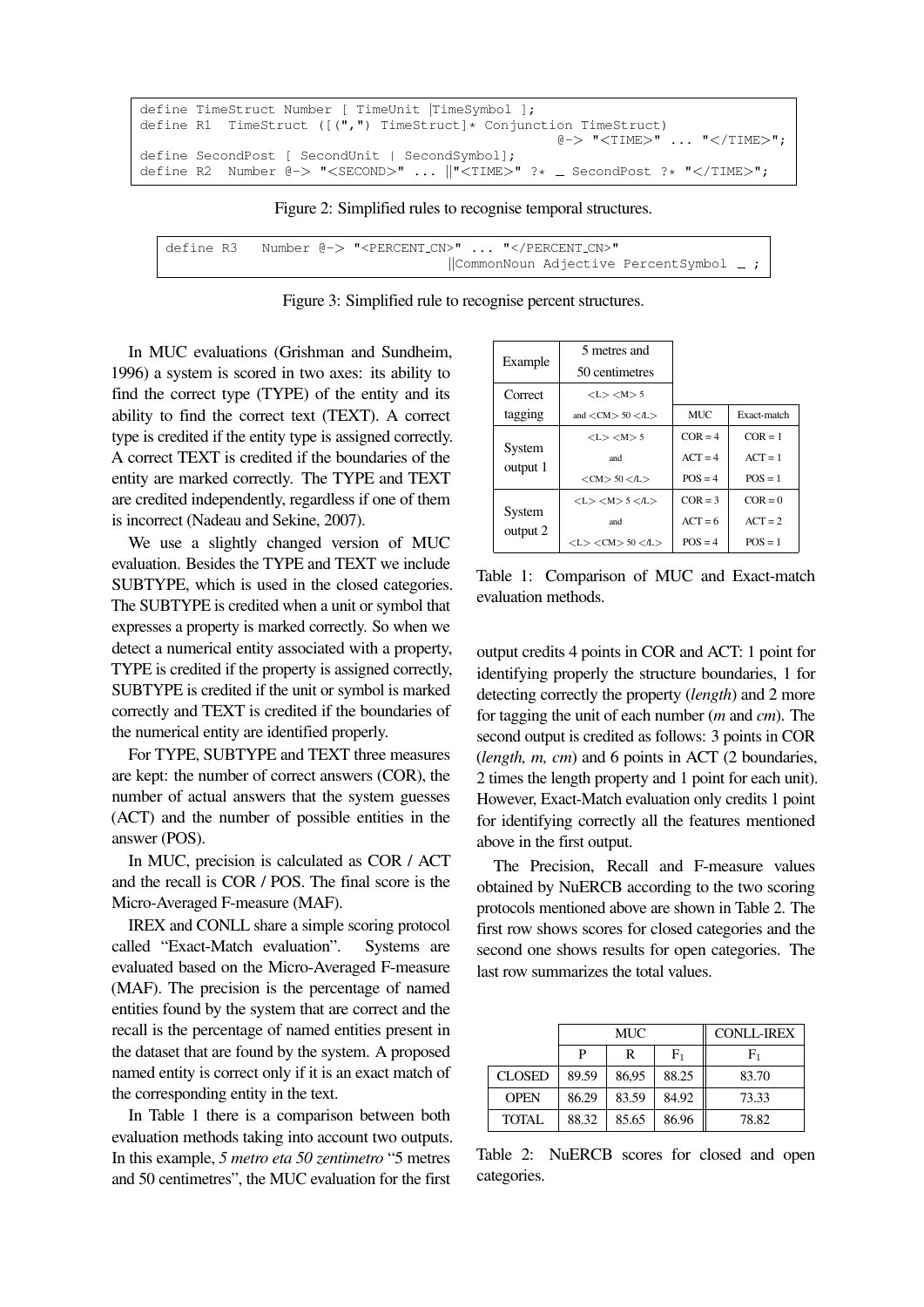Table 3 shows scores of the most frequent closed categories (date, time, length, weight and money), along with a specific row for percents as they have been particularly dealt among the open categories.

|                | MUC   |       | <b>CONLL-IREX</b> |       |
|----------------|-------|-------|-------------------|-------|
|                | P     | R     | $F_1$             | $F_1$ |
| <b>DATE</b>    | 87.18 | 85.00 | 86.08             | 80.00 |
| <b>TIME</b>    | 97.73 | 97.73 | 97.73             | 93.10 |
| <b>LENGTH</b>  | 90.79 | 92.00 | 91.39             | 92.00 |
| WEIGHT         | 97.14 | 94.44 | 95.77             | 91.67 |
| <b>MONEY</b>   | 92.31 | 88.90 | 90.57             | 88.89 |
| <b>PERCENT</b> | 72.73 | 60.38 | 65.98             | 36.84 |

Table 3: NuERCB scores for main closed and open categories.

The comparison of our system with other similar ones is shown in Table 4. Although systems used different category-sets, we present those that can be considered comparable.

#### 7 Discussion

According to MUC evaluation method NuERCB obtains a 86.96% F-measure score and in conformity with Exact-Match scoring it reaches 78.82% for the total of the categories.

Analysing separately the scores for closed and open categories (see Table 2), we realize that our system's performance is better classifying closed categories (MUC: 88.25%, Exact-match: 83.70%) than open ones (MUC: 84.92%, Exact-match: 73.33%). With respect to closed categories most of the errors were due to the fact that units or symbols had not been defined in the hierarchy. As a consequence the system was not able to identify and classify these entities correctly. The problem of open categories is that sometimes the category is not near the number.

Focusing on Table 3 we notice that NuERCB gets good scores for the main categories. The lowest score

|                | ${\rm F_1}$ |       |       |       |       |
|----------------|-------------|-------|-------|-------|-------|
|                |             | 2     | 3     | 4     | 5     |
| <b>DATE</b>    | 86.08       | 86.98 | 91.9  | 96.59 | 93.73 |
| <b>TIME</b>    | 97.73       |       | 92.4  | 92.89 | 87.07 |
| WEIGHT         | 95.77       | 75.00 |       |       |       |
| <b>MONEY</b>   | 90.57       | 96.47 | 94.83 | 95.54 | 95.47 |
| <b>PERCENT</b> | 65.98       |       |       | 94.61 | 98.47 |

Table 4: Comparison of scores among systems. 1=NuERCB, 2=OAK (Sekine and Nobata, 2004), 3=(Arora et al., 2009), 4=(Magnini et al., 2002), 5=LTG (Mikheev et al., 1998)

are obtained in DATE and percent structure cases.

In DATE cases some numbers referring to date has no context clues that help in their classification. For example, the number 1963 may be a year but if there is not contextual evidence it is difficult to determine whether it is a date or not.

In the case of percent structures the task is more complex than in usual MUC systems. It is remarkable that other systems only classify simple percent structures like 20% that is a number followed by a percent symbol  $(\%)$ . In our case the task of identifying a percent numerical entity requires also to find the common noun that the percent number refers to. In percent structures the common noun and the percent number appear often far from each other, even in different sentences. This makes very difficult to identify correctly the category using only handcrafted rules. Suppose that we have this example, *Emakumezkoak unibertsitateetako irakasle titularren % 13-18 soilik dira, Finlandia, Frantzia eta Espainian; Herberehetan, Alemanian eta Danimarkan % 6,5 baino gutxiago dira* "In Finland, France and Spain, women are only 13-18% of university lecturers; in Holland, Germany and Denmark are less than % 6.5." Obviously it is very complicated to tag 6.5 % with its correct category (*emakume* "woman") using just rules.

To finish the analysis of the results we compare NuERCB with other systems (see Table 4). In most of the categories our scores are similar to the others, in some cases better (TIME and WEIGHT) and in others lower (DATE and MONEY). Clearly the most significant difference is in percents as we mentioned above.

Finally, it is important to underline that some errors of the syntactic analyser, such as incorrect multiword detection or tokenizing and stemming errors, have affected our system's performance.

# 8 Conclusions and Future Work

We have presented the first system for Basque that addresses the recognition and classification of numerical entities. The system has a wide coverage and deals with numerical entities in a general way taking into account the diversity of phenomena in written texts. We have predefined thousands of units and symbols that allow to capture lots of properties, and we have treated common nouns as an open set of categories.

The use of Finite State Technology makes possible to process large dataset with high processing speed using low memory. We have compiled a set of 2095 hand-crafted rules in Foma. This platform facilitates the use and integration of NuERCB in information